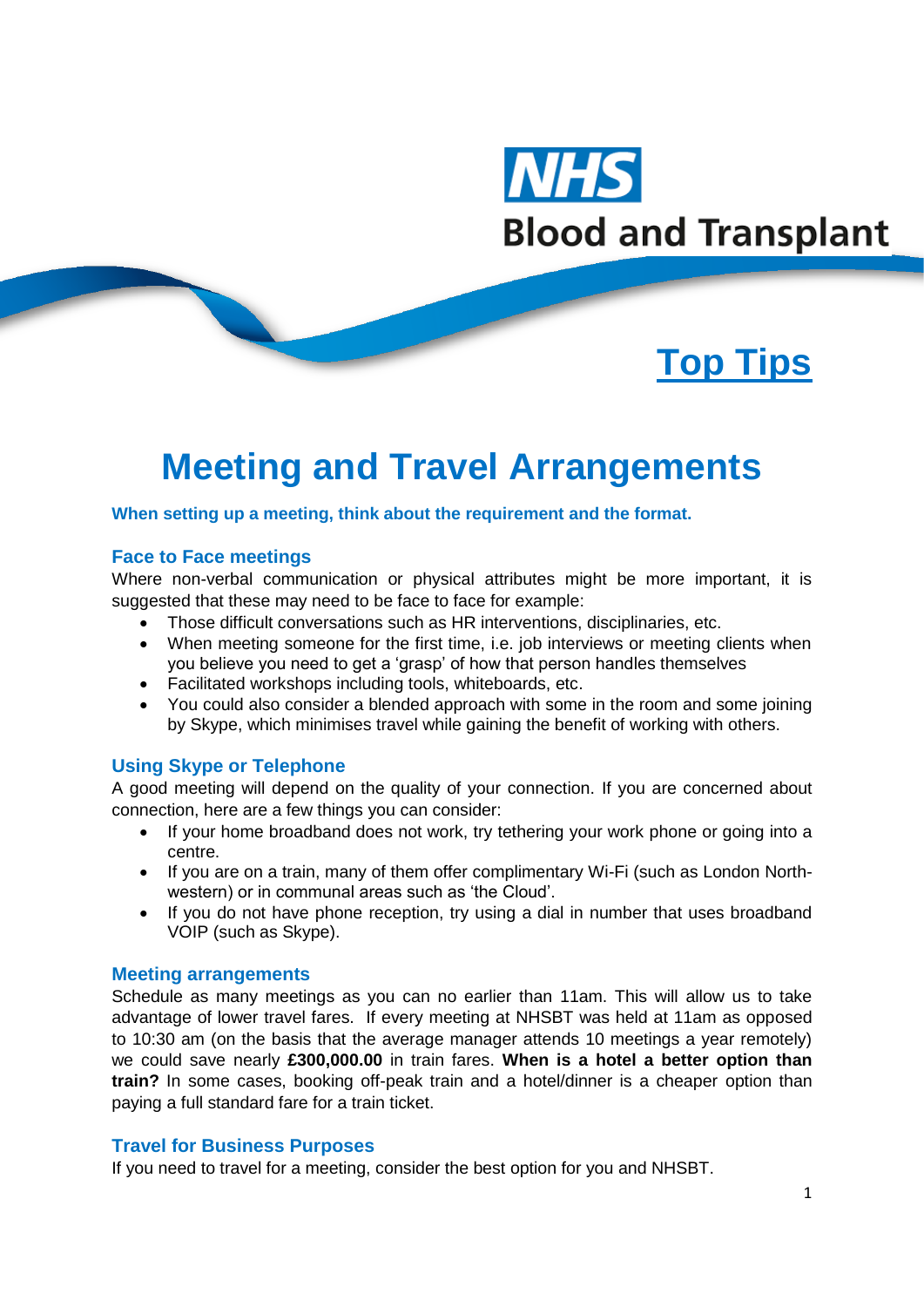## **Road Travel**

## **Hire Cars**

If you are travelling over 100 miles each way, then you should be using a Hire Car. This can be more cost effective for the organisation, as well as environmentally friendly, less wear and tear on your vehicle etc.

## **Train Travel**

- Using an Oyster card or Contactless card to pay on the tube rather than buying a ticket will save money.
- Book cheaper trains, and work on the train if you can.
- It is possible when booking advance tickets to get a reservation on a carriage so you can do your work.
- Consider using free Park & Ride options at your local train station. It could cost less to park there and then catch a Taxi/bus.

## **Discount Cards**

If you are eligible to get a Discount Card (NHSBT may pay for it)- it will save you and NHSBT money

- 16-25 Railcard: 34% discount on fares
- Disabled Persons Railcard: 34% discount on Standard & First-Class fares
- Family & Friends Railcard: 34% discount on fares
- HM Forces Railcard: 34% discount on fares
- Network Railcard (London & South East): 34% discount on fares
- Senior Railcard: 34% discount fares
- 26-30 Railcard this is a trial in East Anglia

Note: This is subject to income tax and National Insurance

## **Travel at Non-Peak Times or with Advance Tickets**

Sometimes Off Peak or Advance Tickets can be the cheapest option. However, these are often less flexible and Advance fares are non-refundable. These can have hidden costs for the organisation when cancelling, so consider these options carefully.

## **Split Tickets**

These can often be more cost effective as they split the travel at key stations, without always having to change trains. You may, however, have to changes seats at the change point.

## **Pick up Ticket at station**

If the tickets have not been printed it is easier to cancel tickets directly on the Redfern site. Sometimes if tickets are printed and send to you by post, these will have to be posted back to Redfern for refund. The cost of postage and collection at station is negligible and often worth it for greater flexibility.

## **Day Travel Cards**

When travelling to London and if you are doing more than two journeys on the tube, it is sometimes a better option to include a Travel card in your booking. You can also purchase these at a ticket machine. These a cheaper if purchased after 9:30am.

## **Air Travel**